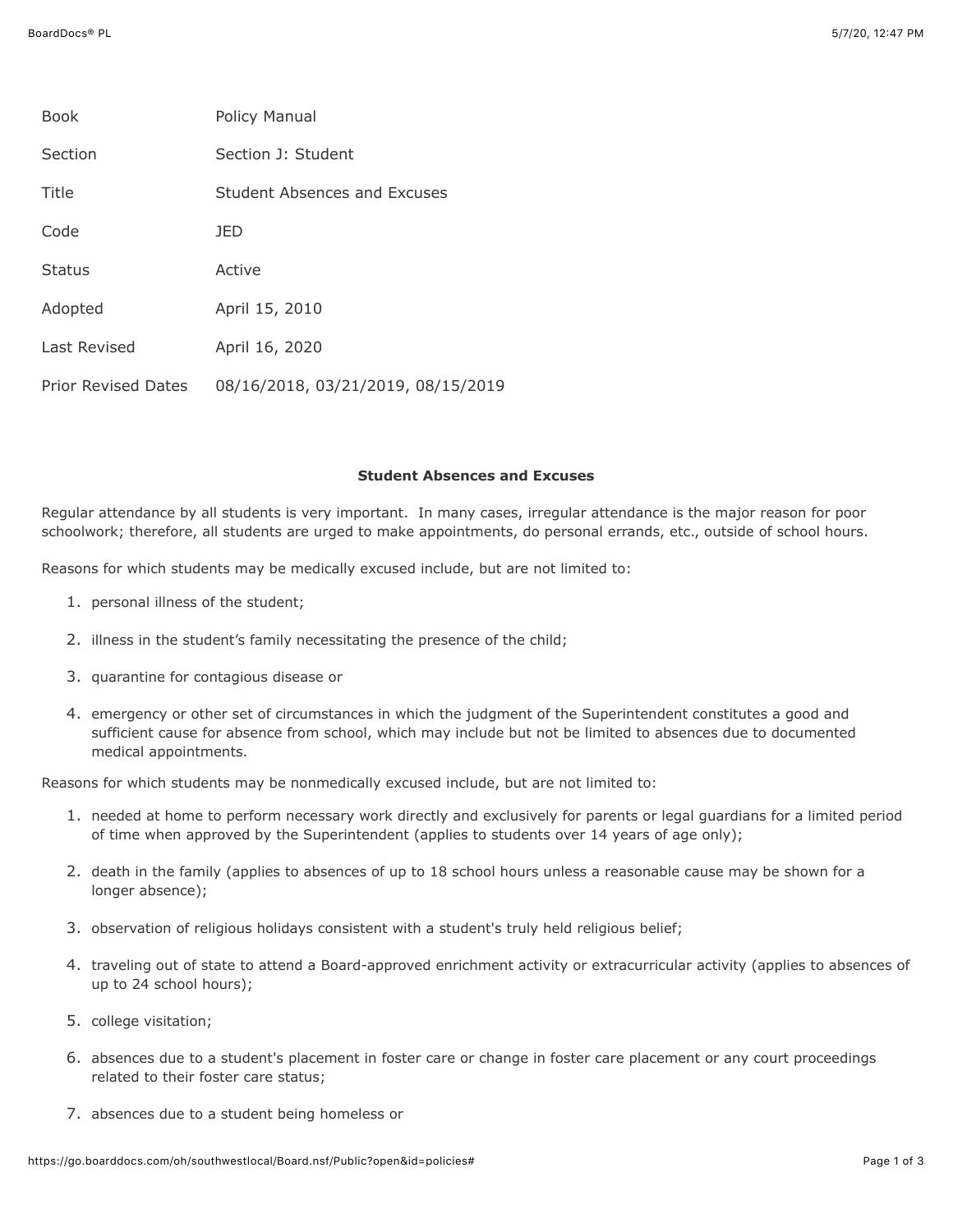8. as determined by the Superintendent.

The District makes an attempt to contact the parent, guardian, or other person having care of a student who has not notified the school of the student's absence that day regarding that student's unexcused absence within 120 minutes of the start of the school day. The Board authorizes the Superintendent to determine and use the appropriate notification procedure and methods consistent with State law.

Each student who is absent must immediately, upon return to school, make arrangements with his/her teacher(s) to make up work missed. Students who are absent from school for reasons not permitted by State law may, or may not, be permitted to make up work. Each case is considered on its merits by the principal and the respective teacher(s). Students who are absent due to an in-school or out-of-school suspension are permitted to make up missed classroom assignments in accordance with District level policies and procedures. Students are requested to bring a note to school after each absence explaining the reason for the absence or tardiness in accordance with procedures and timelines defined in District level policies and procedures.

The Board does not believe that students should be excused from school for vacations or other nonemergency trips. The responsibility for such absences resides with the parent(s), and they must not expect any work missed by their child to be retaught by the teacher. If the school is notified in advance of such a trip, reasonable efforts are made to prepare a general list of assignments for the student to do while he/she is absent.

The Board authorizes the Superintendent to establish a hearing and notification procedure for the purpose of denying a student's driving privileges if that student of compulsory school age has been absent without legitimate excuse for more than 60 consecutive hours during a school month or a total of at least 90 hours during a school year.

| Legal | ORC 3313.609   |
|-------|----------------|
|       | ORC 3313.66    |
|       | ORC 3321.01    |
|       | ORC 3321.03    |
|       | ORC 3321.04    |
|       | ORC 3321.13    |
|       | ORC 3321.14    |
|       | ORC 3321.141   |
|       | ORC 3321.19    |
|       | ORC 3321.38    |
|       | ORC 4510.32    |
|       | OAC 3301-69-02 |